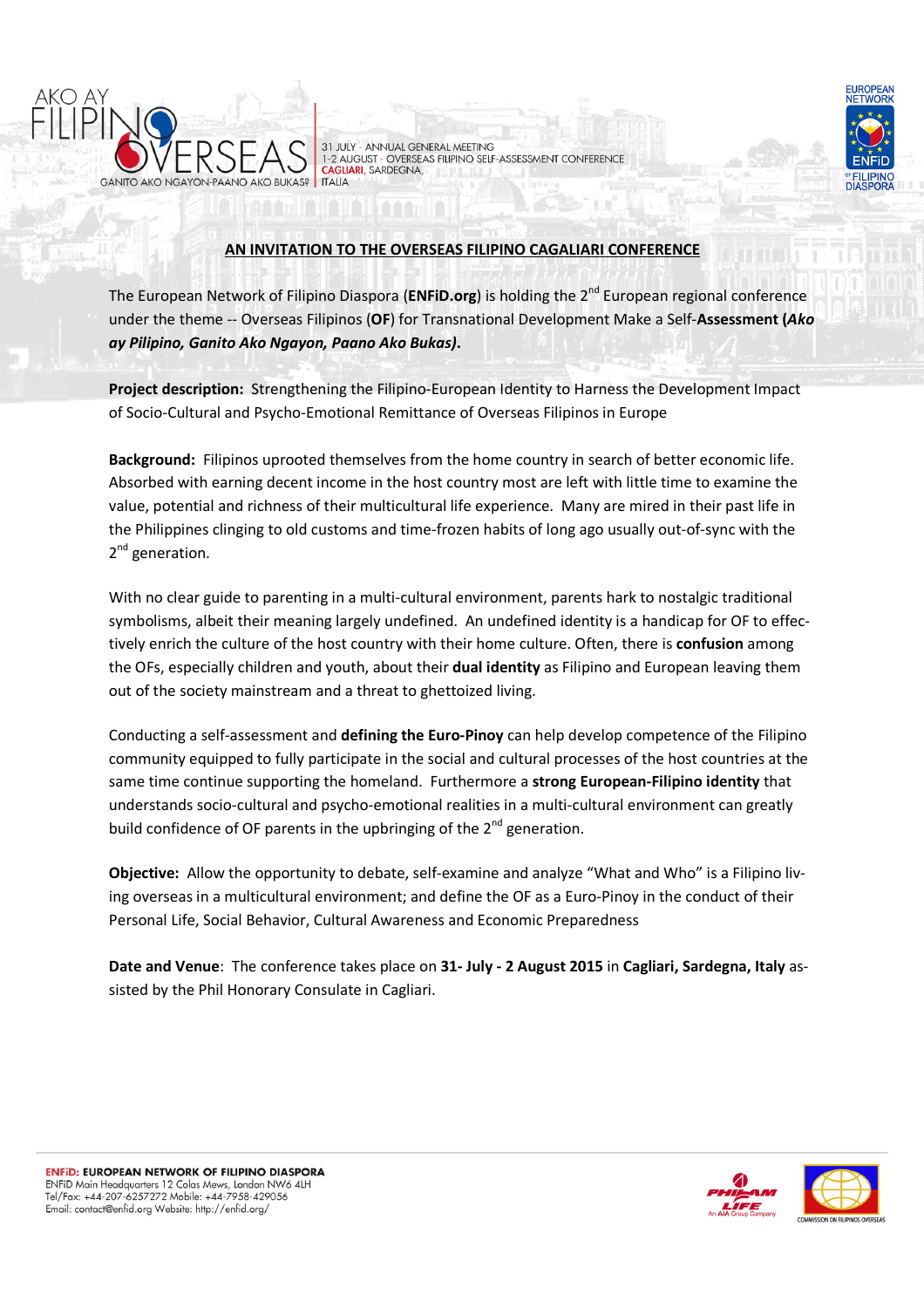

31 JULY - ANNUAL GENERAL MEETING<br>1-2 AUGUST - OVERSEAS FILIPINO SELF-ASSESSMENT CONFERENCE<br>CAGLIARI, SARDEGNA, **ITALIA** 



Participants: The conference is open to all Overseas Filipinos, primarily those in the European Region.

ENFiD is a non-profit networking association of Filipino communities in Europe formed at the 1st Overseas Filipinos regional conference held in Rome in 2012, registered in Malta and the EU Transparency Registry. Presently ENFiD has 18-country and an institutional partner of the Commission on Filipinos Overseas (CFO) and the PhilAm Life Foundation.

We appreciate a strong endorsement and encouragement to spread the invitation to all Filipinos in your area.

Respectfully,

Dun. Fehren L Ruga

Marie Luarca-Reyes Executive Director, ENFiD-EU Honorary Representative to Europe, CFO

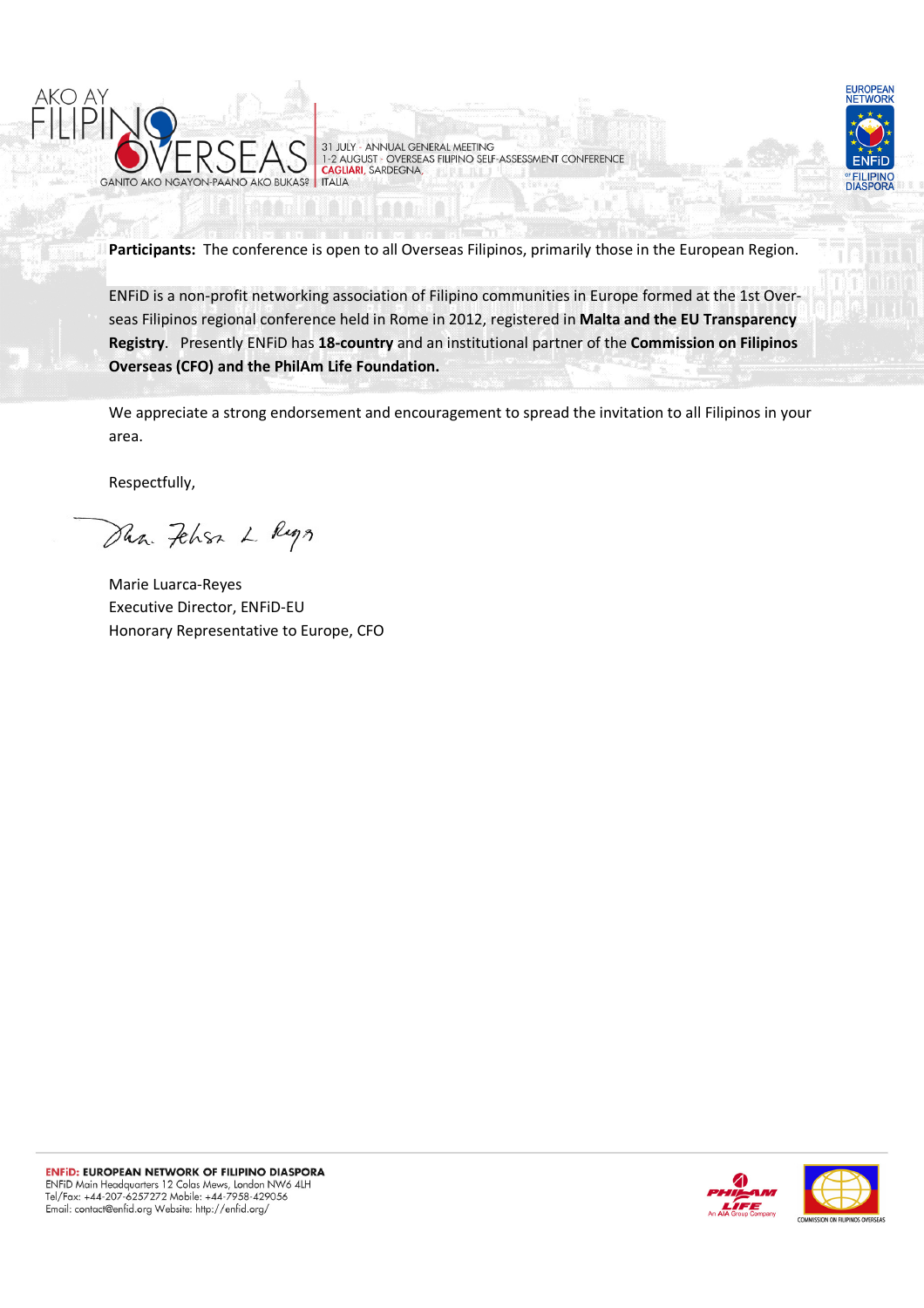

31 JULY - ANNUAL GENERAL MEETING<br>1-2 AUGUST - OVERSEAS FILIPINO SELF-ASSESSMENT CONFERENCE<br>CAGILIARI, SARDEGNA, **ITALIA** 



Conference Program (Work in Progress) Hotel & Conference Center

## Date: Thursday, 30 July 2015 - Arrivals

|  | Morning:   | Arrivals / Registration                     |  |
|--|------------|---------------------------------------------|--|
|  | Afternoon: | <b>ENFID Board Meeting</b>                  |  |
|  |            | Finalization of Agenda for General Assembly |  |

## Date: Friday, 31 July 2015

| Morning:   |               | Call to Order of General Assembly |
|------------|---------------|-----------------------------------|
|            | Coffee Break: | Sponsored host                    |
| Lunch:     |               | Sponsored host                    |
| Afternoon: |               | <b>ENFID General Assembly</b>     |
|            | Coffee Break: | Sponsored host                    |
| Evening:   |               | <b>ENFID General Assembly</b>     |

#### Date: Saturday, 01 August 2015

| Morning:      | Opening of Conference       |
|---------------|-----------------------------|
|               | Simultaneous First 2 topics |
| Coffee Break: | Sponsored host              |
| Lunch:        | Sponsored host              |
| Afternoon:    | Simultaneous 6 workshops    |
| Coffee Break: | Sponsored host              |
| Evening:      | <b>Plenary Sessions</b>     |

#### Date: Sunday, 02 August 2015

| Morning: | <b>Adoption of Resolutions</b>              |  |
|----------|---------------------------------------------|--|
|          | Formation of ENFID-So Italy, ENFID-No Italy |  |
|          | Coffee Break: Sponsored host                |  |